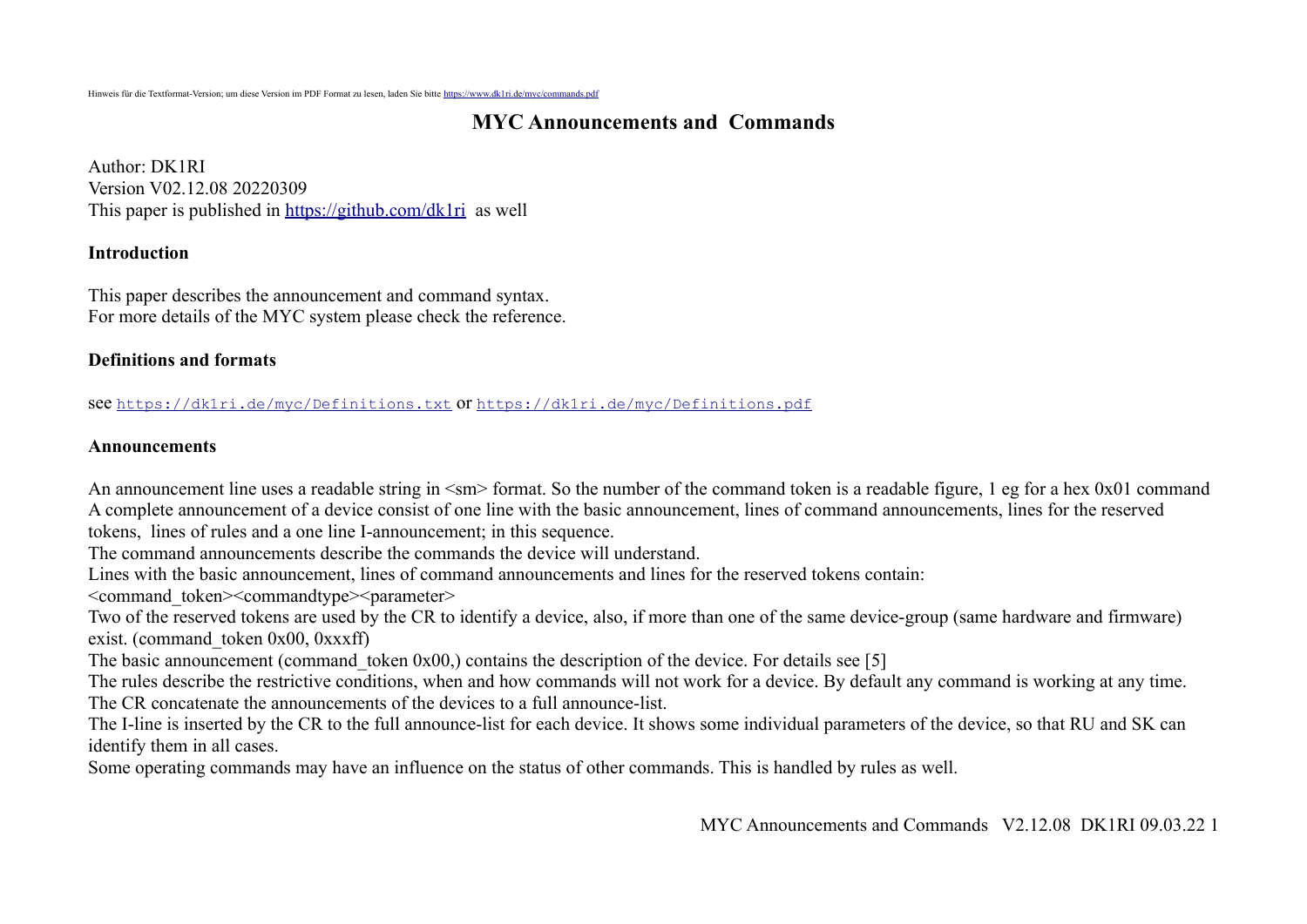Rules lines start with "R" and are included in the full list.

"Q" rules are sent by the RU to the command-router and are not included in the full announcement list. They are used for user management. "S" rules are used by devices during configuration and are not included in the full announcement list. They are used during configuration.

Each command announcement line contain the unique command-number, the command-type and properties as necessary; in this sequence. A special type of properties are optional <OPTION>. Some <OPTION> will not result in transmitted data and will be at the end of a line. The first <des> of these properties is the uppercase name for the <OPTION>, followed by other parameters.

Each command belongs to a command-type. Command-types have two letters: the first denotes the operation type, the second the operating object / function

#### . *Operation type (first letter of command-type: o, a, r, s, k, l, i, j, z)*

Active operating is denoted by "o" as the first letter. If a function can operate and answer, the descriptions in the answer announcement should be identical and have an "extxx" with the command-type: example: as,ext3. Alternatively the description can be "as,as5" without any further parameters. 5 is the command-token of the operatig command. Answer commands must directly follow the operating commnd. (see also announcement / command optimizing below). The CR will resolve the "as" line and add an "ext" notation and the full announcelist.

The "ext" is alway used to show the SK, that two commands belong together

The "r" and "s" types are identical to the "o" and "a" type and therefore not mentioned in the list below. These are used by simple devices as switches. The devices usually send commands similar to SK; the operating command means, the devices want another device to operate. The result of these commands is defined by rules. The r command denote what they can or want to send. The s command can be used by the LD to check a status. For details see [9]. These commands are not part of the full announce-list.

The "k" and "l" types are identical to the "o" and "a" type and therefore not mentioned in the list below. The CR will not include them in the full announce-list and also ignore them. They are used during a configuration phase of a device. The device may have rules for these commands, denoted by "S".

The operation type "i" denotes information only. They have no data traffic.

The operation type "j" denotes information only. They have no data traffic. It is an operating command, which is used internally, usually by rules. An example is a reset under externally initiated conditions.

z is used for commands without function (placeholder)

## *Operating object / function (second letter of command-type: r, s, t, u, p, o, m, n, f, a, b, d)*

Each operating object denotes a general function like "s" for a switch and exactly defines the number and type of the properties. From this other devices will know the details of the devices function and the length of a properties and therefore the length of a command. The list below show the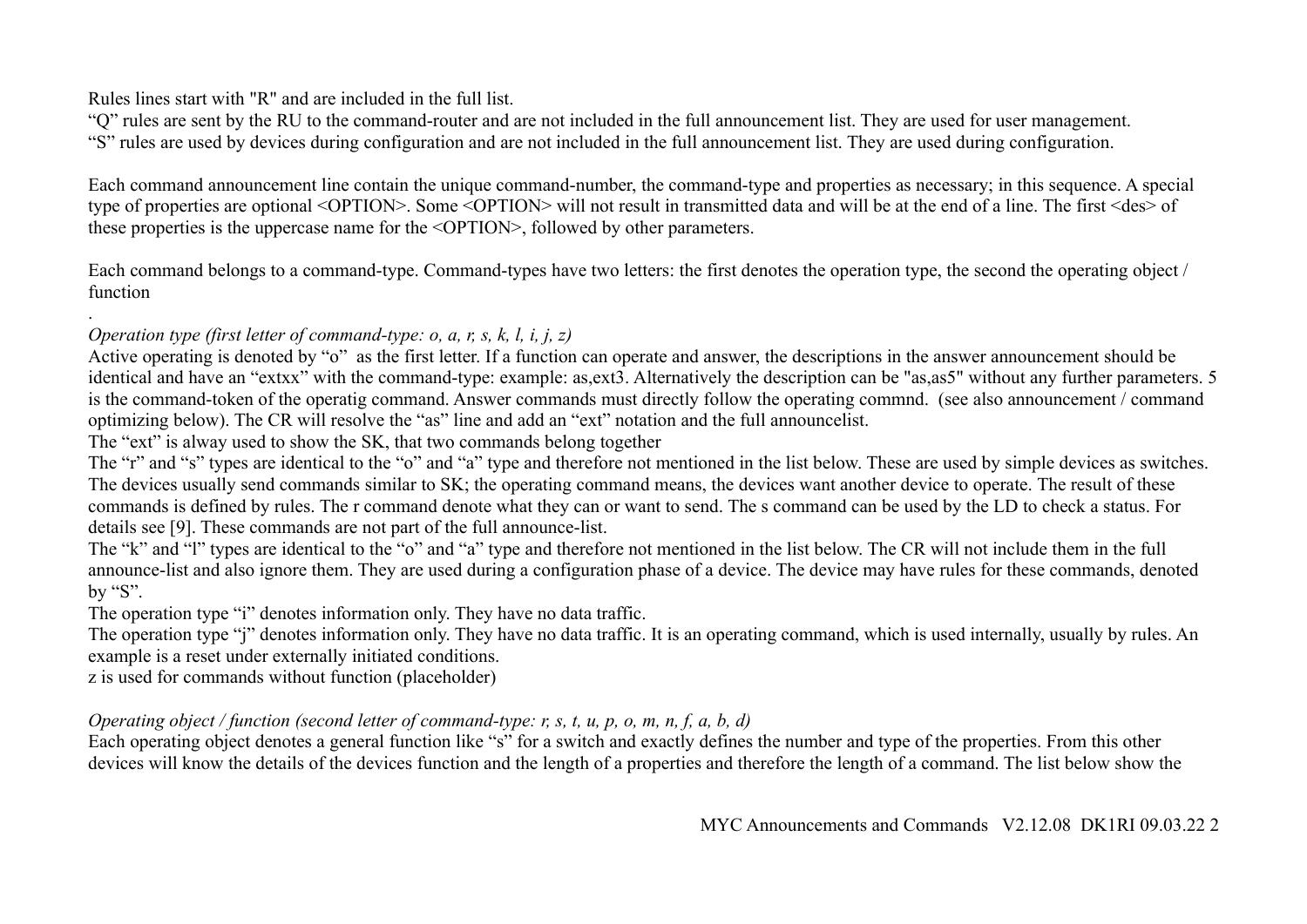announcement templates, corresponding command, answer / info for all defined command-types.

In some cases, different operating objects can be chosen. A frequency control will obviously get a range "p" type, because it covers a range of values, which can be easily defined with a min and max value. But what about an address ranging from 1 to 10? This can also be realized as a switch with 10 positions or a range type command. The command will act identical; the display on the SK may be different. If the real values are not a range or each position require a non sequential, individual label the switch must be used in any case.

A rule of thumb is, that the range, p command-type will be used, if there are "many" equal distance values in a range.

Optional properties are defined for some command-types and are optional for an announcement. If they are defined in an announcement, they must be used in a command as defined.

In general a FU is a very simple construction with limited communication bandwidth. So command communication should be simple and short, but announcements are communicated rarely or never, so they can be longer and descriptive in a readable format.

Announcements are stored in the devices, They are unique to a hardware / firmware combination and will never change. Therefore they can be stored also in a database or with the CR.

The CR may find the details of the attached devices somewhere and probably will not ask the devices for detailed announcements.

The CR, LD, RU should have more computer power. They should be able to build up a complete MYC System by reading the announcements without operator interaction also in a varying environment. To ensure this, the description in the announcement should be sufficient and not too short. This is valid for SK as well. If not – as for simple SK – they will be handled in a special manner.

For security reasons the CR will connect known devices only. So it must know a place, where all "its" possible devices are listed. May be, that not all devices are active every time, but the CR, LD, RU and SK must be able to handle this situation. So, the answer of a (announcement) 0xxxf0 command to the CR is not static. It may vary, when devices disappear.

All devices must have announcements for the mandatory reserved commands. Additional announcements depend on the device. Every FU and simple SK belong to a unique device-group. This device-group has a unique name and has a not changeable set of announcements and firmware.

The CR collects the announcements of all device and concatenate the lists to a full list, excluding controlling devices (all SK and higher level CR). It also drops the announcement of individualization and some other lines but add its own lines for reserved commands (0 and 0xxxf0 – 0xxxfd). Additional 16 token are used for communication with the controlling devices, so that 0xxxe0 - 0xxxff are reserved in the full list. How announcements can be called by the commands  $0x00$  and  $0xxxf0$  is described in [5]

### **General syntax for a command-announcement**

 $\langle c \rangle$ ;  $\langle ct \rangle$ [,  $\langle des \rangle$ ][ $\langle pa \rangle$ [,  $\langle des \rangle$ ]]...[;  $\langle pa \rangle$ [,  $\langle des \rangle$ ]]...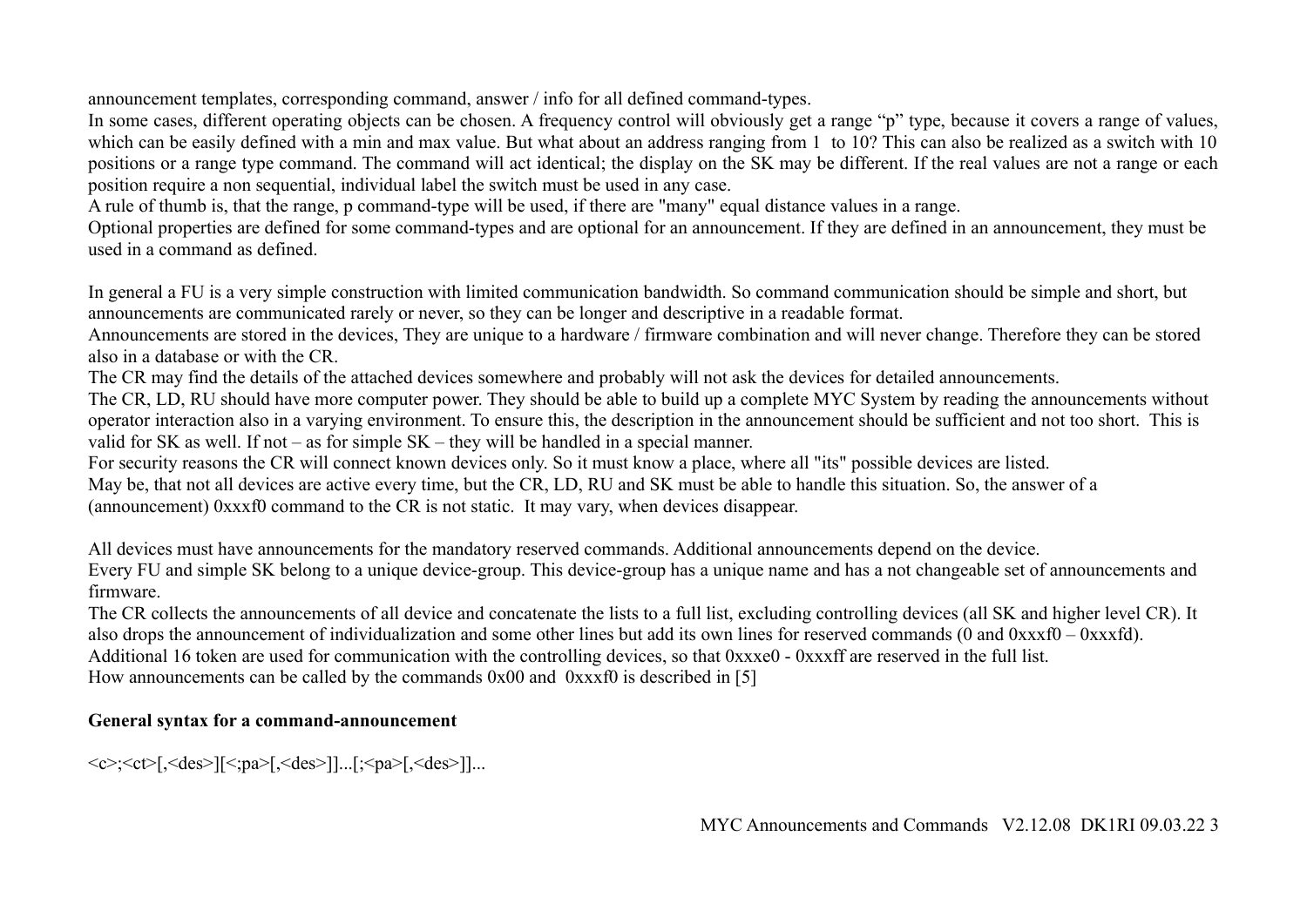## **Commands and properties**

The command tokens use numeric n byte big-endian format. The shortest format possible is always used.

For properties the same rule apply. For memory content a string and time format is allowed as property as well.

If a device has less than 239 (0, 240- 255 are reserved,) commands, the communication with the CR should use one byte format for the command token. The number of bytes used is given in the basic announcement-line and may be higher but not lower.

If the CR has more than 223 commands (0, 240 - 255 is reserved, 16 for SK communication), it will communicate SK with 2 or more bytes. In this case, the first byte of translated command-tokens must not be 0 (but can be 1), because one byte 0x00 is reserved for the basic announcement.

Shortest possible format must be used for properties in any case. So the CR, LD, RU and SK know the format by the announcements.

A command consist of a command-token and properties (parameters) depending on the command-type.

The command-token is unique within a device; but see command optimizations below. A line with the 2<sup>nd</sup> instance of a command-token and different command-type will be ignored by the CR.

The number and type of the properties of a command and answers must match the announcement. If the announcement describe a min and max property and unit, the command will obviously have one property only for the value. For details see List of Standardized Command-types below.

There is no rule for FU for the numbering of the command-token, but simple sequenced numbering is recommended. The CR will put the commandtokens of the known FU, RU and lower level CR together, so that all commands are sequenced with translated command-tokens in the same order as the original announcement lines. The translated command-tokens start with  $0x01 (0x0100, 0x010000)$ . (no "0" as first byte) in a simple sequence without gaps. There may be gaps in the list, if a known device disappears. The CR will include all known devices from start to avoid renumbering for higher level CRs.

The full list will not have 0xxxF0, 0xxxFE and 0xxxFF lines and some others of other devices, but the 0xxxF0 command of the CR.

The CR will include 0x00 of other devices into the complete command-list but answer them by itself.

An announce-list from a lower level CR will have the own (CR) basic announcements at the beginning and the I-announcement the end. The CR will not change the sequence, so that the hierarchical structure is visible.

The reserved tokens of the individual devices – if forwarded - are translated by the CR as well; the own (reserved) tokens of the CR are 0xxxF0 ...

All devices except FU must interact with the CR with translated tokens.

The CR will translate the inline command-tokens of the content of commands, announcements and rules as well.

There is no special "not valid" command-token. If a device must answer but have no data, it will answer with a not used command-token.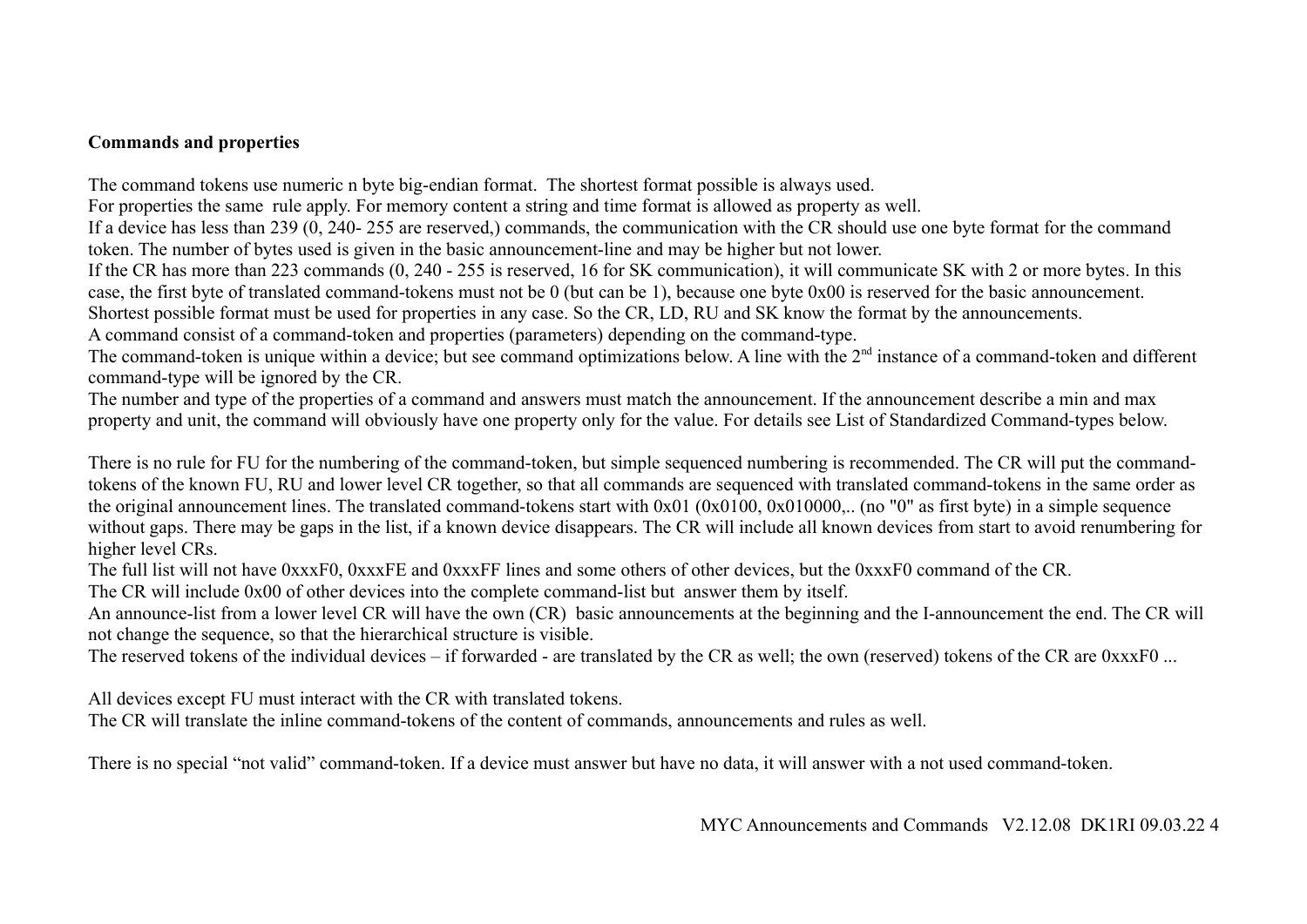### **General syntax for a command**

# $\langle c \rangle$ [ $\langle p \rangle$ ]...[ $\langle p \rangle$ ]

## **Info /answers**

Some devices can send answers without a corresponding command as info. Not all devices will send infos.

Sometimes a command has different effect depending on the commands in the past. The FU may send infos in this case to inform the SK.

Devices may store the status of a set of commands. If a command restores a stored status to the actual one, the SK must be informed about the state of the changed commands. This can be done by rules – and the CR will inform the SK- or the FU inform the SK directly. This is preferred.

There are no answers for operating commands.

Infos and answers use the same format.

Infos / answers start with the corresponding data of the answer commnad with added data.

If a FU send infos, this must be given by the 0xxxfa command; for details see [5]

# **General syntax for info**

 $\langle c > | \langle p > | ... | \langle p \rangle | ... |$ data]

# **Data transfer type**

*These data transfer types are specific for the existing implementation of the CR. Other CRs may work in a different way.*

The CR will handle incoming data using 6 different transfer types. The differences are due to the fact, that for some commands the CR will know the length of a command immediately when the CR got the command-token. For others the length vary and the CR must calculate the length in real time. For strings the CR must read the length of the string first.

| 0: | some switches                                | no property, just forward command                 |
|----|----------------------------------------------|---------------------------------------------------|
|    | switches, range commands, om, of, on numeric |                                                   |
|    | all answer commands                          | all properties numeric and not changed at runtime |
|    | 2: on with string:                           | properties fixed numeric and one string           |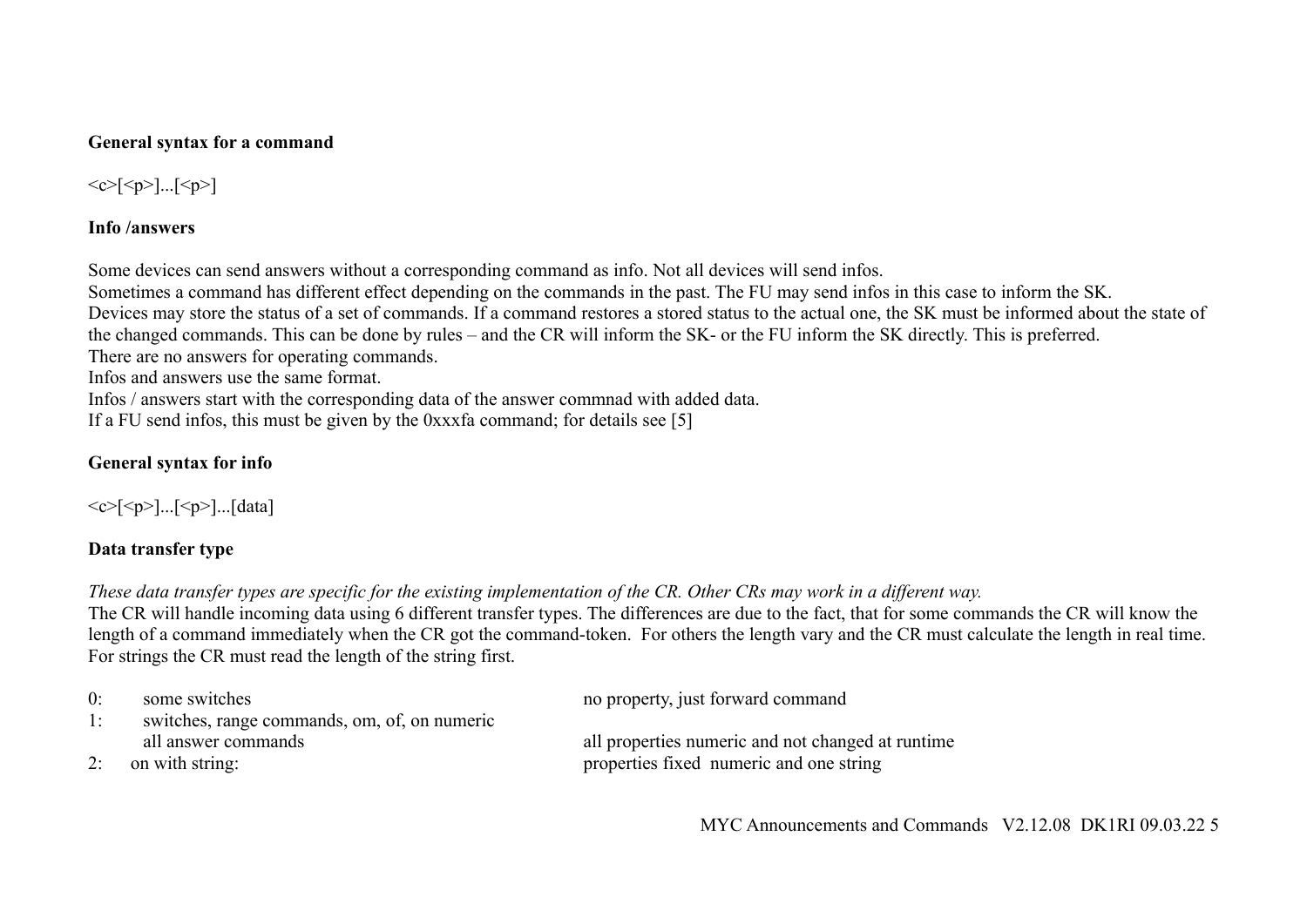- 
- 
- 5: ix, answers of operating commands do nothing, not applicable

3: oa either one string or numeric 4: ob any number of mixed string / numeric

### **Announcement / Command optimizing**

The following optimizations may be used by all devices. Some are resolved by the CR, the SK should understand the others.

*Character font in announcements*

The characters "." and ";" cannot be used as a text-element. Depending on the implementation some others cannot be used as well. In this case the ASCII notation 0xx (xx is the ASCII code) can be used.

## *Long announcement lines*

If an announcement is too long to fit in one line more lines can be used. The command-token and command type must be the same. So

11;aa,Control;a,Preset;a,Motor\_cw;a,Motor\_ccw;

11;aa;a,Limit;a,Underlimit;a,Overlimit

(the second line must immediately follow the first one) is the same as

11;aa,Control;a,Preset;a,Motor\_cw;a,Motor\_ccw;a,Limit;a,Underlimit;a,Overlimit

The CR simply paste the lines together omitting command-token and command-type of the second line. Take care on the ";" (or ",") at the end of the first line and the sequence of the lines!

## *Save space in announcements*

If a function can operate and answer, one announcement can be simplified. The CR will resolve the this to a full line and add the "ext" (extend) description. So the relationship is not lost.

5;op,Rotatoroffset;360;lin;degree

6;ap,as5 Nothing else must follow

# will be resolved by the CR to

6;ap,ext5,Rotatoroffset;360;lin:degree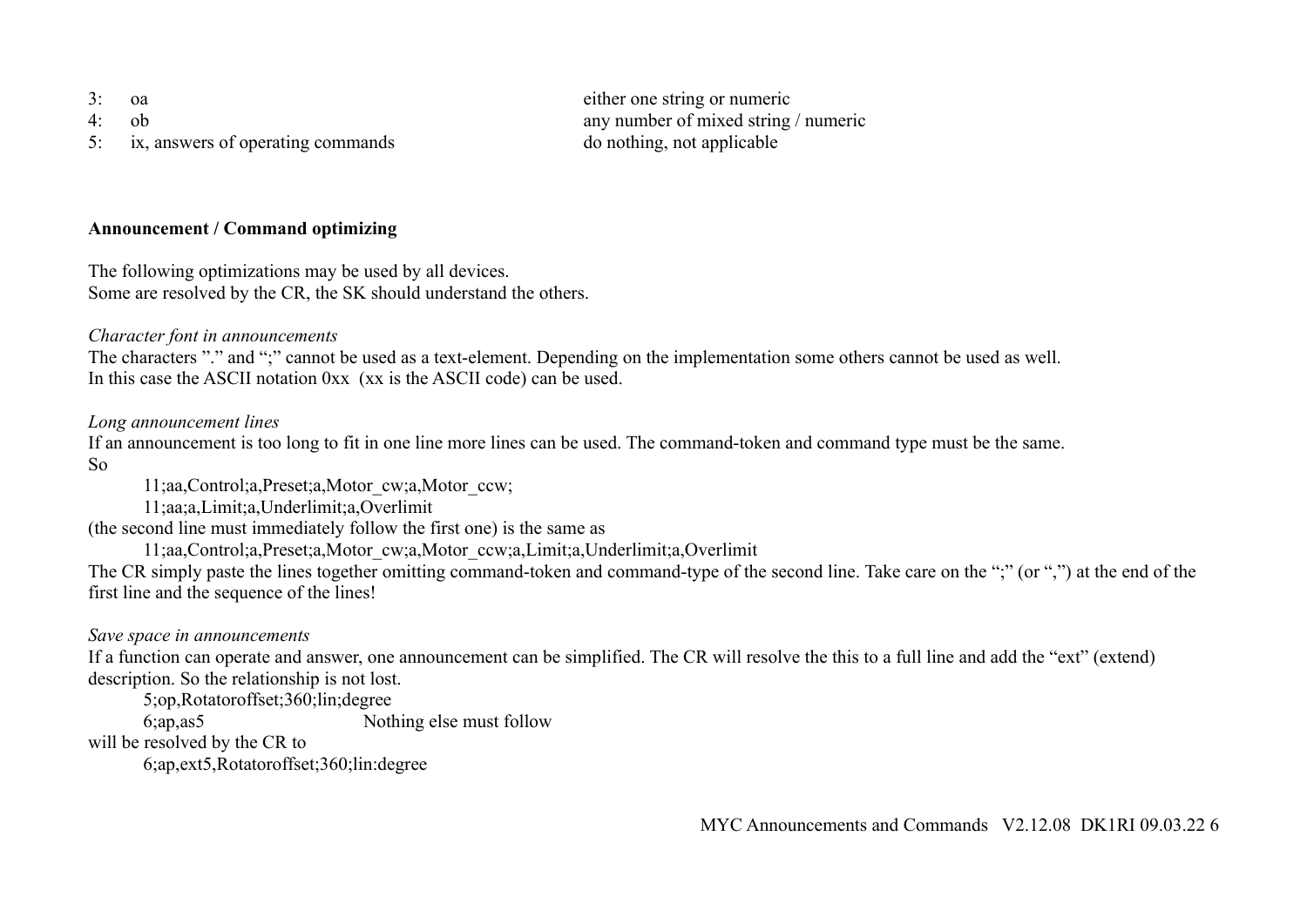The "as" line must follow the original line.

Optimize command transmission If a command should be very short and a parameter should be part of the command-token, the following can be used Instead of a the two byte command 2;os;1;0,manual;1,preset you use 2 one byte command-token 2;ou;1;0,idle;1,manual 3;ou,ext2;1;0;idle;1,preset ext as extend. The extend is an information for SK, that it is one switch

## *different method*

Some functions can be accessed with different methods. An oscillator can be controlled with a value (by memory or knob) or as scan function. The "ext" (extend) description show the relationship to the other command.

2,op,VFOA;1;30000 ,{3500000 to 3800000};lin;Hz 3,oo,ext2;1;255;25;s;50;b,up

*number of stacks*

If a function with the same effect appears multiple for a FU, announcements can be simplified using the stack feature. The command works on one function at a time. This may simplify the SK. If you have a lot of switches selecting 4 values eg, the SK may provide an additional selector for the number of the switch.

The number of stack parameter is not transmitted if there is one stack only.

The number of stack parameter can be used for switch and range commands and the parameter is mandatory in the announcements.

The number of stack parameter may have a description.

announcement example: 2;os;2,sw1,sw2;0,off;1,on command example: 0x020x010x01 This will switch the 2<sup>nd</sup> switch.

A more complex example is shown in descriptions below

## *multiple function*

Sometimes one command has different functions. This can be handled by splitting the command or by using the multiple function feature. Multiple function can be used for switches. For range controlled functions multiple dimension has the same effect.. In announcements multiple functions are denoted by starting with "0" again for the next function.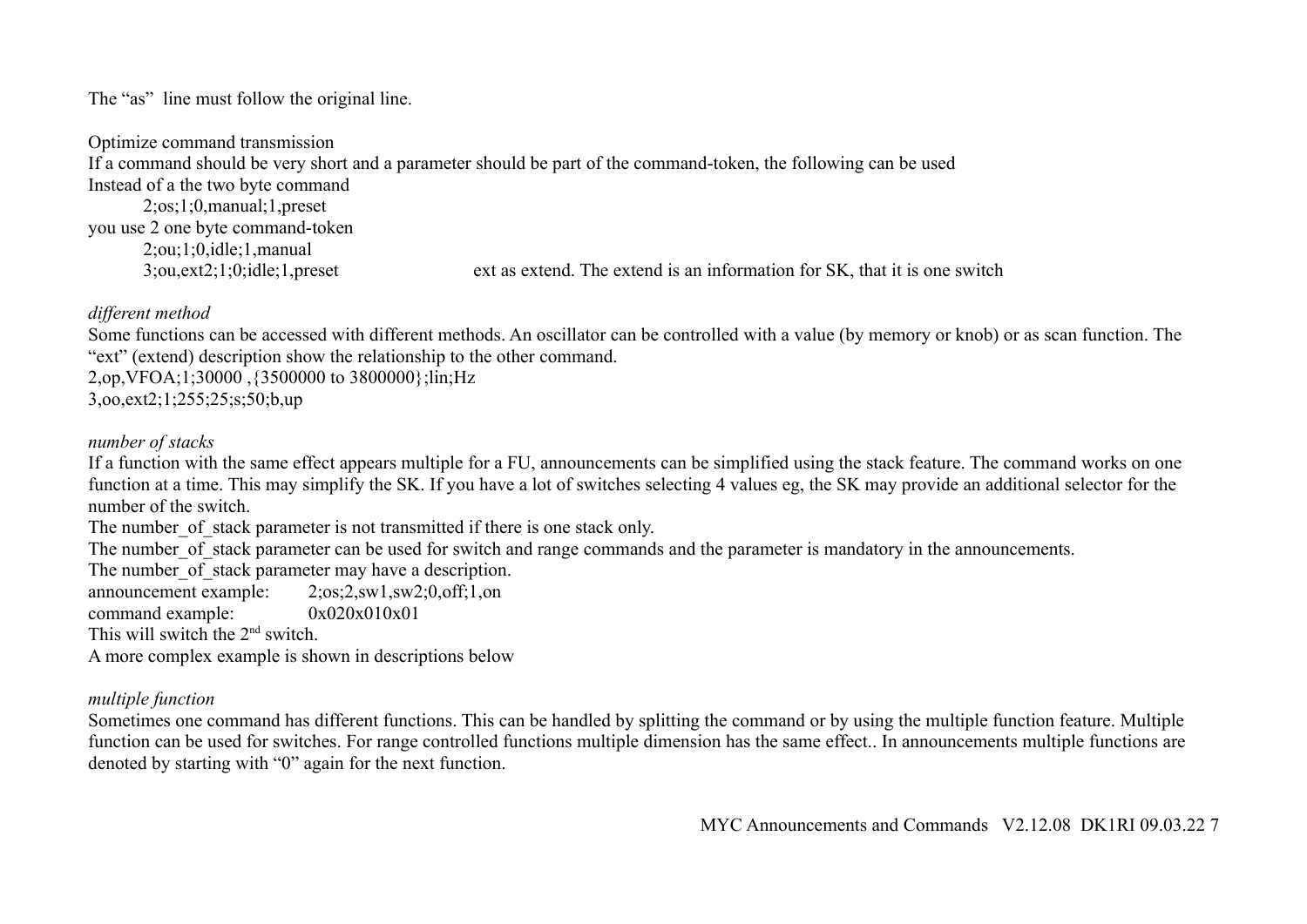This is not supported anymore: Use separate commands instead and "ext" if necessary.

*avoid doubling of descriptions* this can be used (example):

Definition: 200:id;1;DEF\_ALPHA1,AA,aa,0x21to0x2 DEF ALPHA is unique (uppercase) label. It is recommended to use one stack only.

usage: 100;om;1;35,{DEF\_ALPHA} The commandrouter will replace the label by the content. For details see: Descriptions

### **List of Standardized Command-types**

These command-type templates contain a description and format of the properties, where necessary.

There are <OPTION>s for all commands. These are given at the end of an announcement. Following is defined (to be defined in this sequence):

…;<other\_OPTION>...

| ; $\lt$ ty>,METER; $\lt$ pa>    | $\langle p \rangle$ is a value in ms. Valid for answer commands only. The SK should update the value<br>after that time. Used for metering info, if the device is not sending infos by itself. |
|---------------------------------|------------------------------------------------------------------------------------------------------------------------------------------------------------------------------------------------|
| ; $\lt$ ty>,CHAPTER; $\lt$ sm>; | $\langle \text{sm} \rangle$ is a readable string; put at the end of an announcement line.<br>Submenus are separated by a " ". $\langle ty \rangle$ must be the stringlength (without usage)    |

#### Some notes about CHAPTER

CHAPTER is an info for SK only, for sorting the commands to menus; there are no transmitted data. Using a GUI the number of controls of a page should be limited, so that the elements can be clearly represented.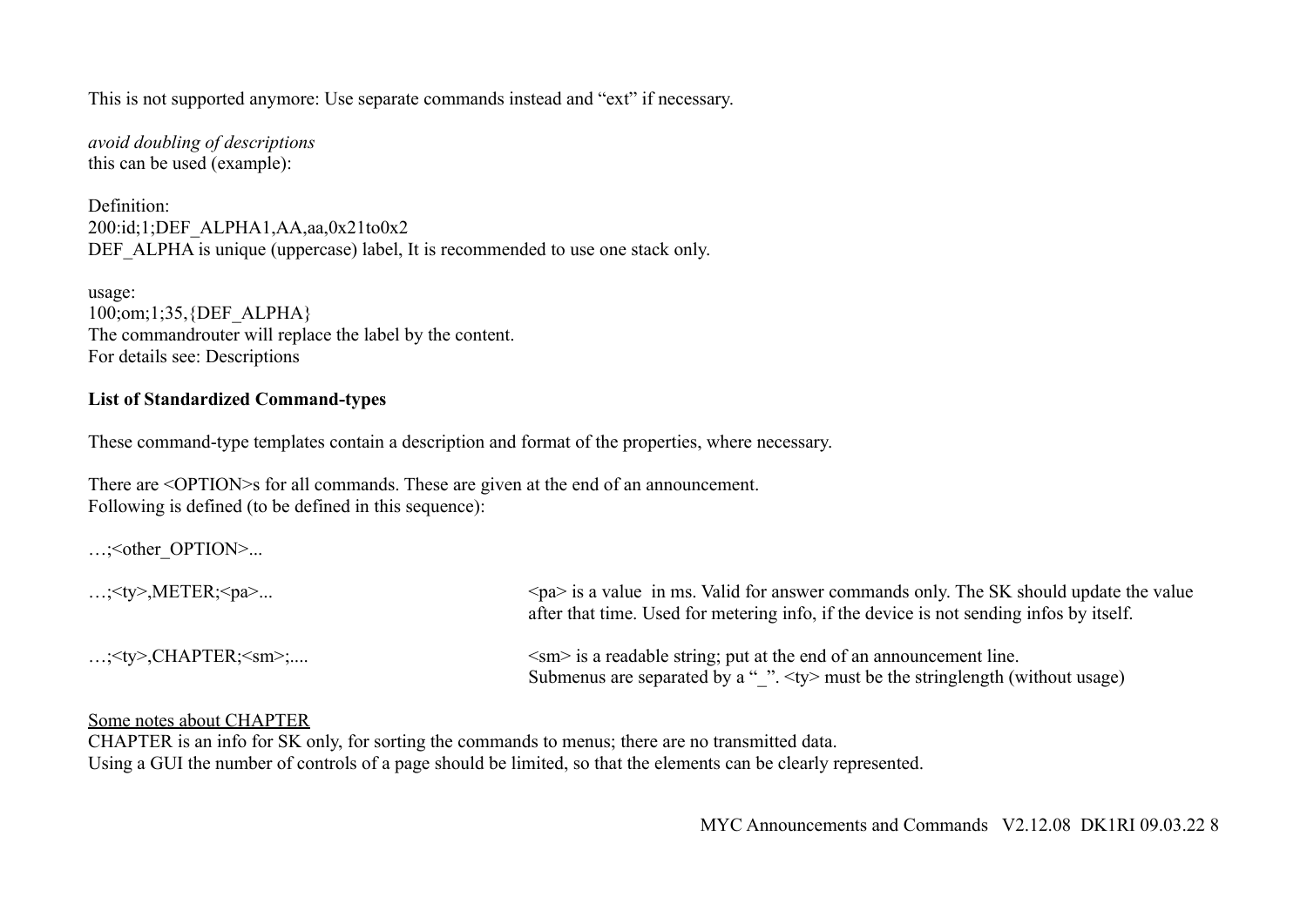Take into account, that one command may have more than one controls: additional selectors for memory command eg or multiple controls for multiple dimensional rang commands.

Some commands, which have the operating type "o" and "a" for the operating function, the announcement template is identical. The transmitted format of the operating command and the answer of the answer command is identical as well. In these cases the operating type is as "x" in the template, which must be replaced by "o", "r", "k" / "a", "s" or "l" as appropriate in the real announce-list.

"y" must be replaced by "o", "r", "k" if there is an operating commands only "z" by "a", "s" or "l" for answer commands only.

#### Meta-commands

Meta commands are used to control the system, they do not initiate actions.

At start all commands are enabled. To disable commands rules should be used; Meta-commands are not longer used for this.

| announce:                      | $\langle c \rangle$ : ix;                             | them.                                     | ix commands have the same syntax as xx commands. They are for information only: The CR will not forward                                                                                                                                                  |
|--------------------------------|-------------------------------------------------------|-------------------------------------------|----------------------------------------------------------------------------------------------------------------------------------------------------------------------------------------------------------------------------------------------------------|
| command:<br>answer $/$ info: - |                                                       |                                           |                                                                                                                                                                                                                                                          |
| announce:                      | $\langle c \rangle$ ;id;1;DEF xx, $\langle s \rangle$ |                                           | definition of a string. xx is a name; unique within the announce-list.<br>The CR will insert the definition in the commands before distributing.                                                                                                         |
| example:                       |                                                       | 200;id;1;DEF ALPHA,11,0x20to0x24,),0x19," | Definition of an alphabet for restriction of allowed characters,<br>$0$ xxx as hex representation is allowed; must be used for ranges, ";", "," and """.<br>reserved values are AA for upper case letters<br>aa for lower case letters<br>11 for figures |

announce:  $\langle c \rangle$ ; iz $\langle des \rangle$  no command This command can be used as a placeholder or when an announcement is needed only (as for the reserved 0xxxfa command)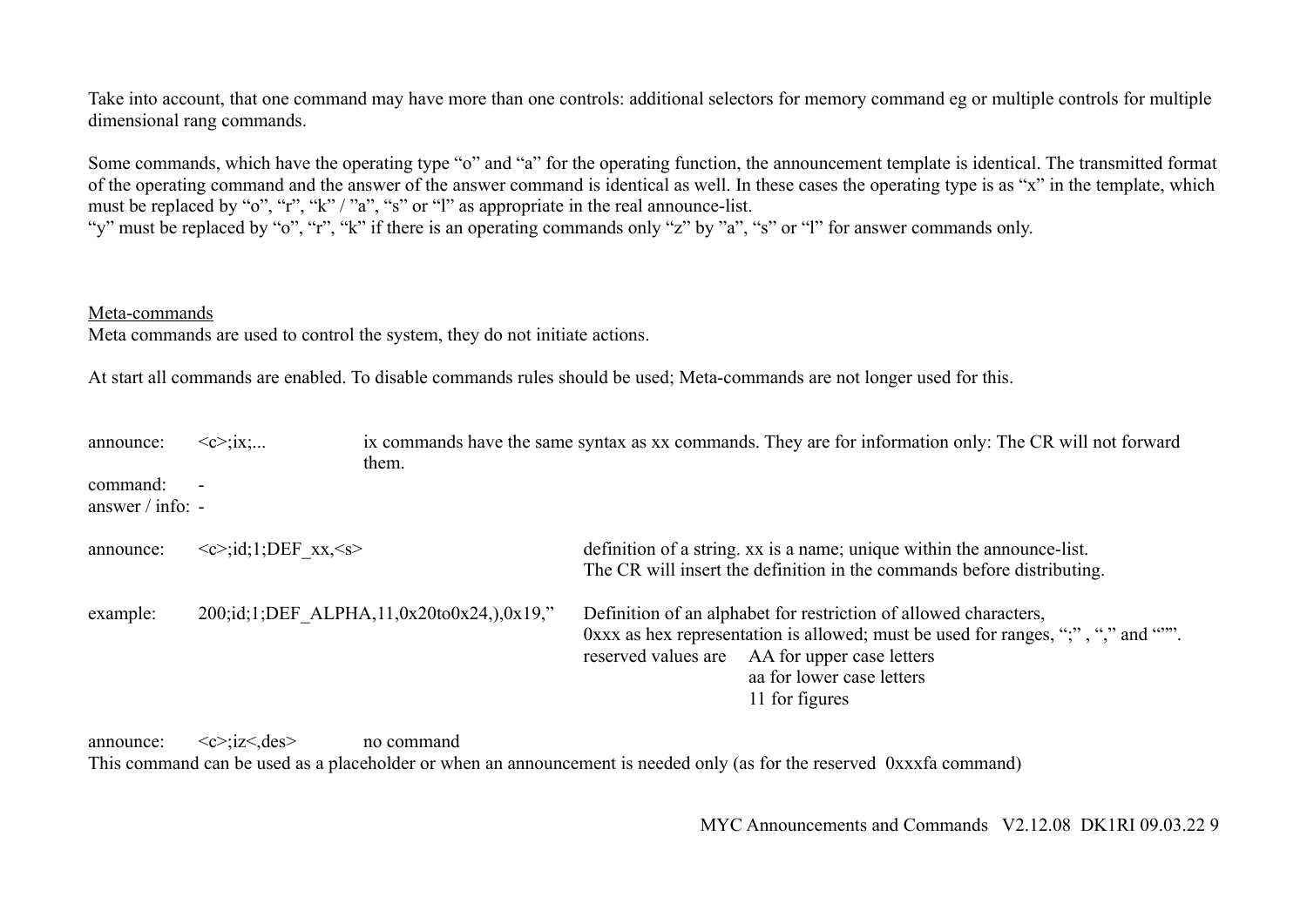Switches: one dimension for normal switches two dimensional for crosspoint or similar

OPTION for all switches: ...;<ty>,DIMENSION,<number\_of\_row>,<des>;DIMENSION,<number\_of\_cols>,<des>;...  $\langle$  des $>$  is something like x y z info for SK only to display in more than one dimension. must be at the end of the announcement, no transmitted data.  $\le$ number of row $\ge$  are the number of rows, columns... Number of positions must match the product of the dimensions  $\langle$ ty> is a stringlength (not used) if used, <des> of positions is ignored by SK announce:  $\langle c \rangle$ ;xr[, $\langle des \rangle$ ];number of stacks[, $\langle des \rangle$ ]; $\langle des \rangle$ pos0>][; $\langle OPTION \rangle$ ...] announce:  $\langle c \rangle$ ;xr[, $\langle des \rangle$ ];number of stacks[, $\langle des \rangle$ ];0[, $\langle des \rangle$ ];n[, $\langle des \rangle$ ][; $\langle OPTION \rangle$ ...] reset  $(0)$  or set  $(1)$  posm (number from 0 to n) Operate command or answer / info:  $\langle c \rangle 0|1$  simple switch (pos0 in announcement only) 0 must be omitted, 1 stack  $\langle \cos \theta | 1$  reset or set set position  $\langle n \rangle$ , 1 stack  $\langle \cos \theta |$  reset or set set position  $\langle n \rangle$  of stack  $\langle m \rangle$ answer command:  $\langle c \rangle$   $\langle s \rangle$  $\langle c \rangle \langle n \rangle$  read reset or set of position  $\langle n \rangle$  1 stack  $\langle c \rangle \langle m \rangle \langle n \rangle$  read reset or set of position  $\langle n \rangle$  more stacks announce:  $\langle c \rangle$ ;xs[, $\langle des \rangle$ ];number of stacks[, $\langle des \rangle$ ]; $\langle des \rangle$ pos0>][; $\langle OPTION \rangle$ ...]

announce:  $\langle c \rangle$ ;xs[, $\langle des \rangle$ ];number of stacks[, $\langle des \rangle$ ];0[, $\langle des \rangle$ ];0[, $\langle des \rangle$ ],...;n[, $\langle des \rangle$ ][; $\langle OPTION \rangle$ ...] set one out of n positions active, reset others; 2 or more positions required. Operate command or answer / info:  $\langle c \rangle \langle n \rangle$  set position  $\langle n \rangle$ , reset the others,  $\langle n \rangle$  needed always, 1 stack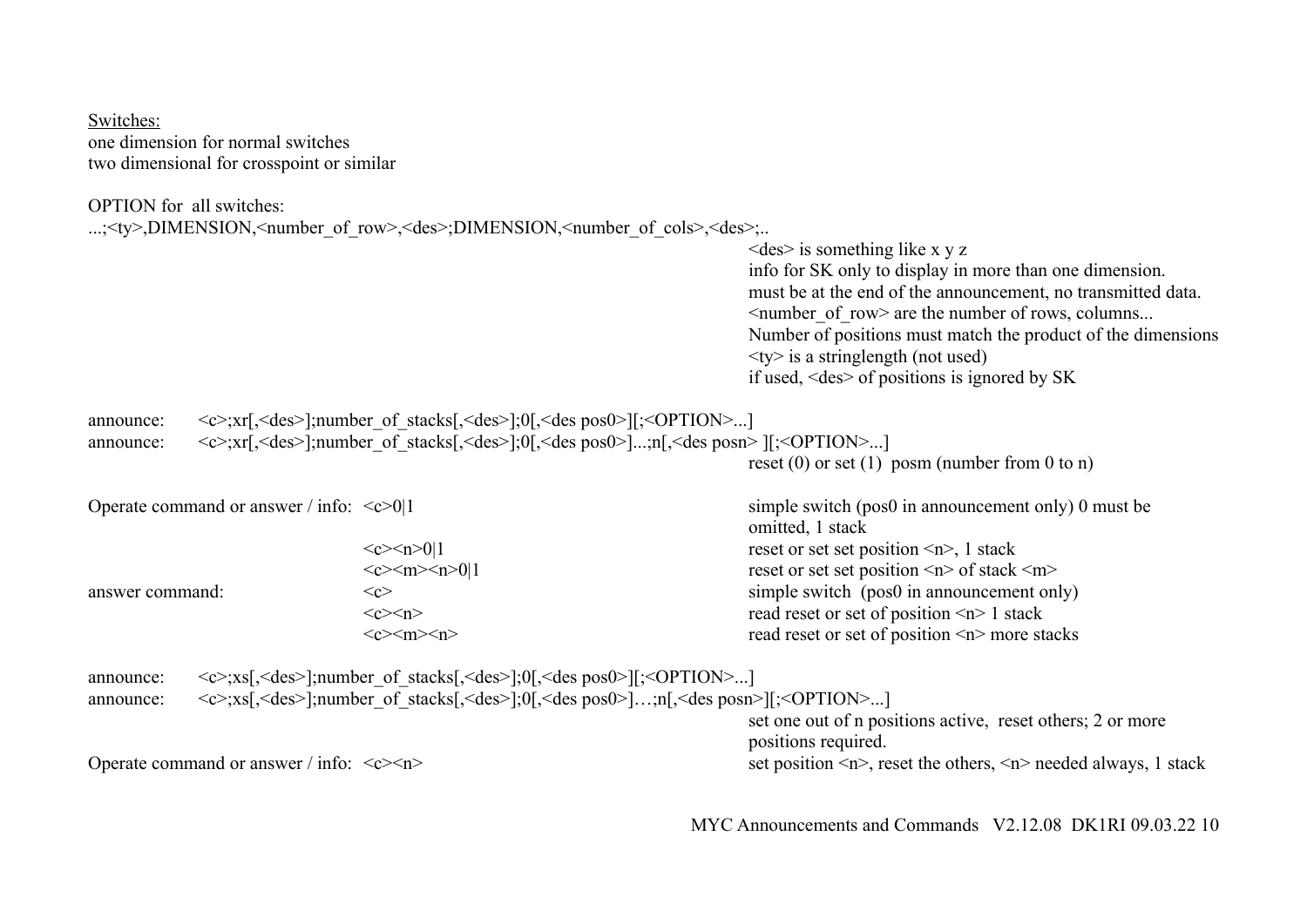|                                                                                                       | $\langle c \rangle \langle m \rangle$ | with more stacks                                                                                                                                                                                                                                                                                                                                                                                                                                                                                                                                                                                                                                        |
|-------------------------------------------------------------------------------------------------------|---------------------------------------|---------------------------------------------------------------------------------------------------------------------------------------------------------------------------------------------------------------------------------------------------------------------------------------------------------------------------------------------------------------------------------------------------------------------------------------------------------------------------------------------------------------------------------------------------------------------------------------------------------------------------------------------------------|
|                                                                                                       |                                       |                                                                                                                                                                                                                                                                                                                                                                                                                                                                                                                                                                                                                                                         |
|                                                                                                       |                                       | operate and answer command<br>set one of n positions active toggling one position to the next<br>one active at a time, can be an extension of a os command.<br>The command answer with the new position.<br>After posn pos0 is sett.<br>With one position: switch on $-$ off $-$ on $\ldots$                                                                                                                                                                                                                                                                                                                                                            |
| Operate/answer command<br>$\langle c \rangle$<br>answer / info: $\langle c \rangle \langle n \rangle$ |                                       | toggling for one stack<br>position $\leq n$ is active                                                                                                                                                                                                                                                                                                                                                                                                                                                                                                                                                                                                   |
|                                                                                                       |                                       | set one of n positions momentary active, pos0 is idle always                                                                                                                                                                                                                                                                                                                                                                                                                                                                                                                                                                                            |
| $\langle c \rangle$<br>$\langle c \rangle \langle n \rangle$                                          |                                       | pos0 and pos1 required as minimum.<br>There is no answer command<br>push button switch, no parameter, if there is pos0 and pos1<br>only<br>set posn momentarily                                                                                                                                                                                                                                                                                                                                                                                                                                                                                         |
| $\langle c \rangle \langle n \rangle \langle n \rangle$                                               |                                       | for multiple stack                                                                                                                                                                                                                                                                                                                                                                                                                                                                                                                                                                                                                                      |
|                                                                                                       |                                       |                                                                                                                                                                                                                                                                                                                                                                                                                                                                                                                                                                                                                                                         |
|                                                                                                       | answer command:                       | <c>;zt[,<des>];number of stacks[,<des>];0[,<des>][;<option>]<br/><c>;zt[,<des>];number_of_stacks[,<des>];0[,<des>];.n[<des posn="">][;<option>]<br/><c>;yu[,<des>];number of stacks[,<des>];0[,<des>];;n[,<des p="">][;<option>]<br/><c>;yu[,<des>];number of stacks[,<des>];0[,<des>];;n[,<des>];pos0[,<des>];;posn[,<des>][;<option>]<br/>This command may change the internal state of the device. The device must inform the SK by appropriate info about this. Or this may be defined by</option></des></des></des></des></des></des></c></option></des></des></des></des></c></option></des></des></des></des></c></option></des></des></des></c> |

Range controlled functions one dimensional form for potentiometer, frequency generator ... two dimensional form for joysticks... three dimensional form for robotics...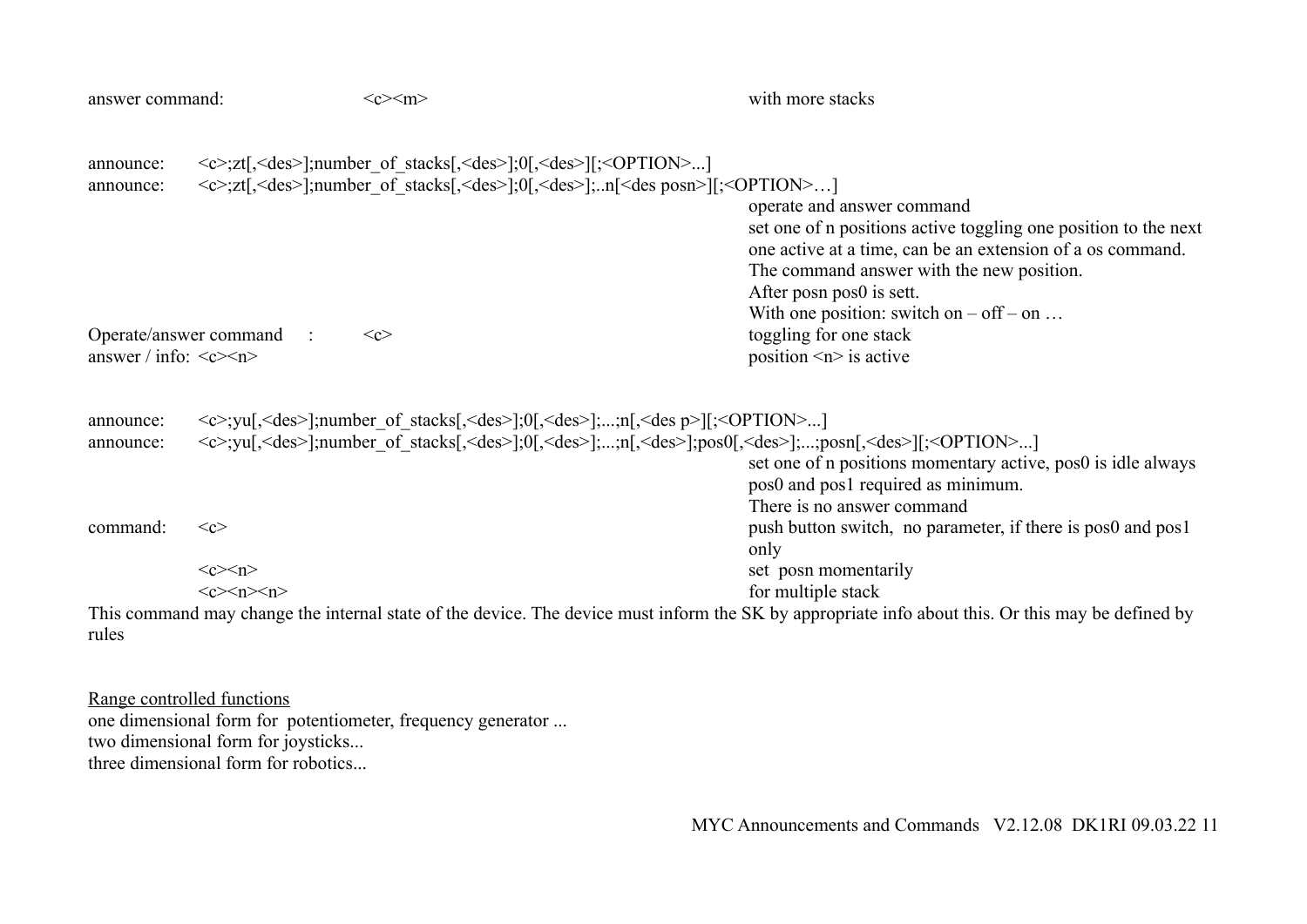The semantic meaning of the range may be very different. A location range (somewhere on the earth e.g.) mean, that a stop stops at a specific location. The stepwise movement is a change in distance: it is some speed.

For a range of speed a stop means a velocity of 0 and a step-wise change is an acceleration. So the application of these controls can be very different.  $\le$ number of values> result in "0" based binary values with n bytes. A number of values = 10 means 10 values from 0 to 9. The real values are given in <des>; see "More about Descriptions" below.

There may be more than one line working on the same real object. Eg, with one line you change the speed, with the next line the location. When you set a moving object to a location in regular time intervals you will have a loop (after passing the end: start at beginning again.

Sequence of parameters must not be changed.

Multiple identical groups of these function can be addressed by the number of-stacks parameter.

| announce:                                                                                 |                                                                           | <c>;xp[,<des>];number of stacks[,<des>];number of valuesx[,<des>];<sequence>[,<des>];unitx,<des>];number of valuesy,</des></des></sequence></des></des></des></c> |
|-------------------------------------------------------------------------------------------|---------------------------------------------------------------------------|-------------------------------------------------------------------------------------------------------------------------------------------------------------------|
|                                                                                           |                                                                           | go to value ("0" based). number of values is of type $\leq n$                                                                                                     |
|                                                                                           |                                                                           | Example (User display is in steps of 10):                                                                                                                         |
|                                                                                           |                                                                           | $2;op;1;50001,$ {3500000 to 3800000,7000000 to 7200000 {;lin;Hz                                                                                                   |
|                                                                                           |                                                                           | <sequence> see below</sequence>                                                                                                                                   |
|                                                                                           |                                                                           | more number of values blocks means more than one                                                                                                                  |
|                                                                                           |                                                                           | dimension                                                                                                                                                         |
| Operate command or answer / info: $\langle c \rangle \langle m \rangle \langle n \rangle$ |                                                                           | go to $/$ read (1 dimensional) n of mth stack                                                                                                                     |
|                                                                                           | $\langle c \rangle \langle m \rangle \langle n \rangle \langle n \rangle$ | 2 dimensional of mth stack                                                                                                                                        |
|                                                                                           | $\langle c \rangle \langle n \rangle$                                     | go to n for one stack; 0 for one stack only must be omitted                                                                                                       |
| answer command:                                                                           | $\langle c \rangle \langle m \rangle$                                     | mth stack                                                                                                                                                         |
|                                                                                           | $\langle c \rangle$                                                       | one stack                                                                                                                                                         |

The number of stacks > 1 is used if more one identical range controls are available and should be addressed individually. number of stacks is "0based, and not transmitted if number of stacks = 1.

for <sequence> the following is defined, more details about real ranges are shown in <des>

all transmitted values of valuex.. are valid: for date eg the real data must be calculated.

valuex..is the maximum of the transmitted value!

lin: linear ,numbering: sequence of parameter

other sequences of real values the valuex.. must match the highest possible value to be transmitted

log: logarithmic sequence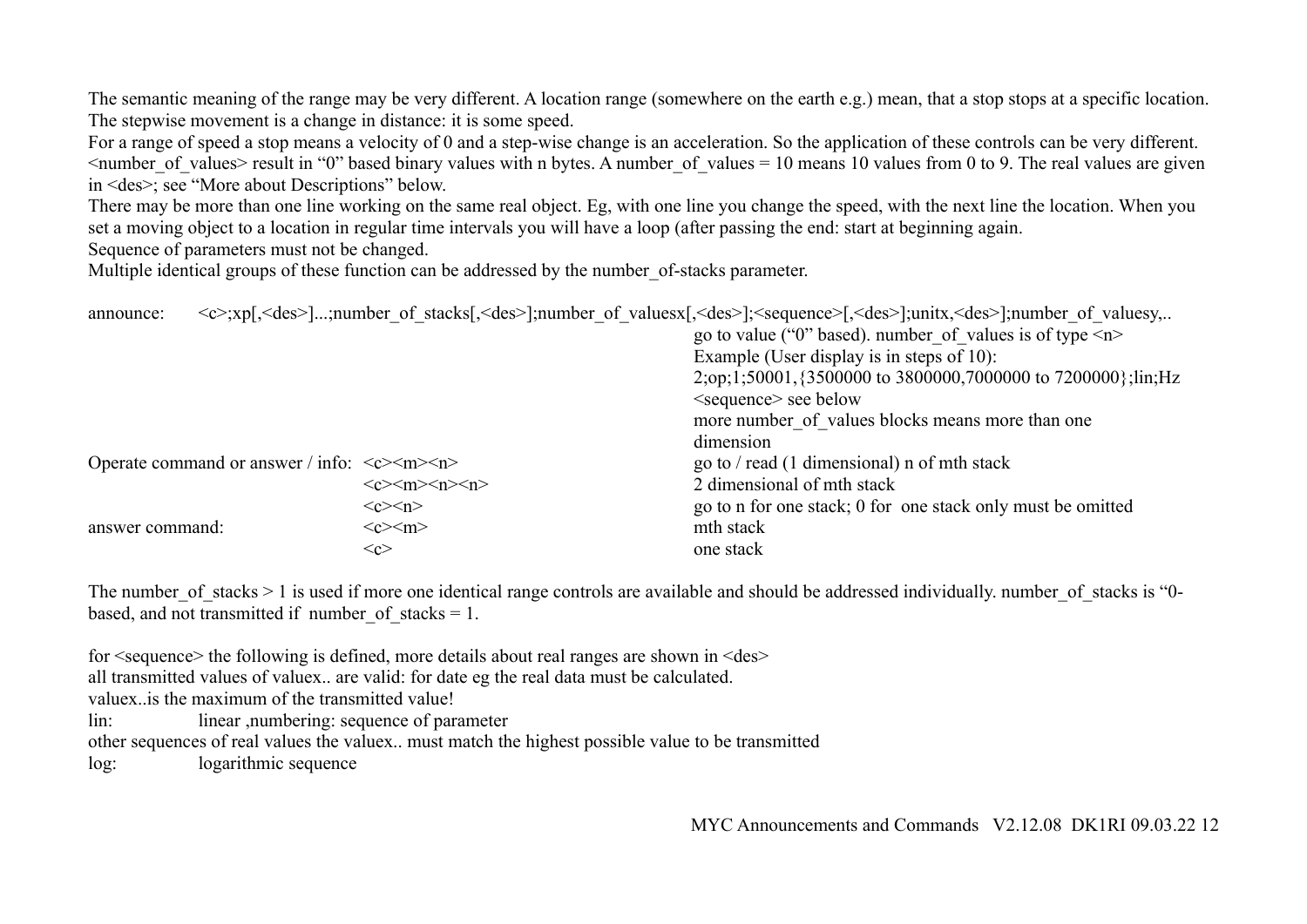date: In the description the format yyyy[mm[dd]] must be used. time: In the description the format hh[mm[ss]] must be used Datetime: In the description the format: yyvymmddhh[mm[ss]] must be used. degree: In the description the format dd[d]mm[.mm..] or ddmmss must be used

comments: The SK calculate the real distance of one step using the <des>; {3500000 to 3800000,7000000 to 7200000} and number of values of 5000002 result in a resolution of 1.

The SK decides, how accurate the display is and may do some rounding.

If the displayed step would vary with ranges, an additional announcement with ext  $\lt c$  description can be used.

Another example:

234;op;36{0 to 9, a to  $Z$ };lin;-

announce:  $\langle c \rangle$ :vo,ext $\langle c \rangle$ .[ $\langle des \rangle$ ];number\_of\_stacks[ $\langle des \rangle$ ];number\_of\_steps[ $\langle des \rangle$ ];steptime[ $\langle des \rangle$ ];steptimeunit;stepsize[,<des>];<ty>,<des>...

move position stepwise; works only as extension of a op command

Some explanation:

Multiple oo lines extending the same op command are allowed.

Dimensions and number of steps and stepsize in announcement must match the op command

CR do not check, whether oo and op matches.

Stepsize is the size of the change of number of values of the op command; not related to its  $\langle des \rangle$ . If the real stepsize is modified by  $\langle des \rangle$  of stepsize, the real change depend on both <des>. This may be error-prone and is not recommended.

Real ranges for stepsize are given in <des>. The unit of steptime is for information of the SK and not transmitted

A number of steps of "0x00" at transmission in a dimension will stop this dimension (no movement).

3 + multiple of 4 parameters means more than one dimension.

Value of 0 for all parameters an announcement in a dimensions mean fixed value as per <des>. In fact, this mean: move to a default value. With the  $\langle \text{tv}\rangle$  field something like a,0,down,1,up is possible. It may be defined here, for which dimension the command should work. String is not supported.

command:  $\langle c\rangle 0x000x000x000x00$  $\langle \langle \xi \rangle 0 \rangle = 0 \times 0.000 \times 0.00 \times 0.00 \times 0.00 \times 0.00 \times 0.00 \times 0.00 \times 0.00 \times 0.00 \times 0.00 \times 0.00 \times 0.00 \times 0.00 \times 0.00 \times 0.00 \times 0.00 \times 0.00 \times 0.00 \times 0.00 \times 0.00 \times 0.00 \times 0.00 \times 0.00 \times 0.00 \times 0.00 \times 0.00 \times 0.00 \times 0.00 \times 0.00 \$ 

 $\langle \cos 0.000 \times 0.000 \times 0.000 \times 0.000 \times 0.000 \times 0.000 \times 0.000 \times 0.000 \times 0.000 \times 0.000 \times 0.000 \times 0.000 \times 0.000 \times 0.000 \times 0.000 \times 0.000 \times 0.000 \times 0.000 \times 0.000 \times 0.000 \times 0.000 \times 0.000 \times 0.000 \times 0.000 \times 0.000 \times 0.000 \times 0.000 \times$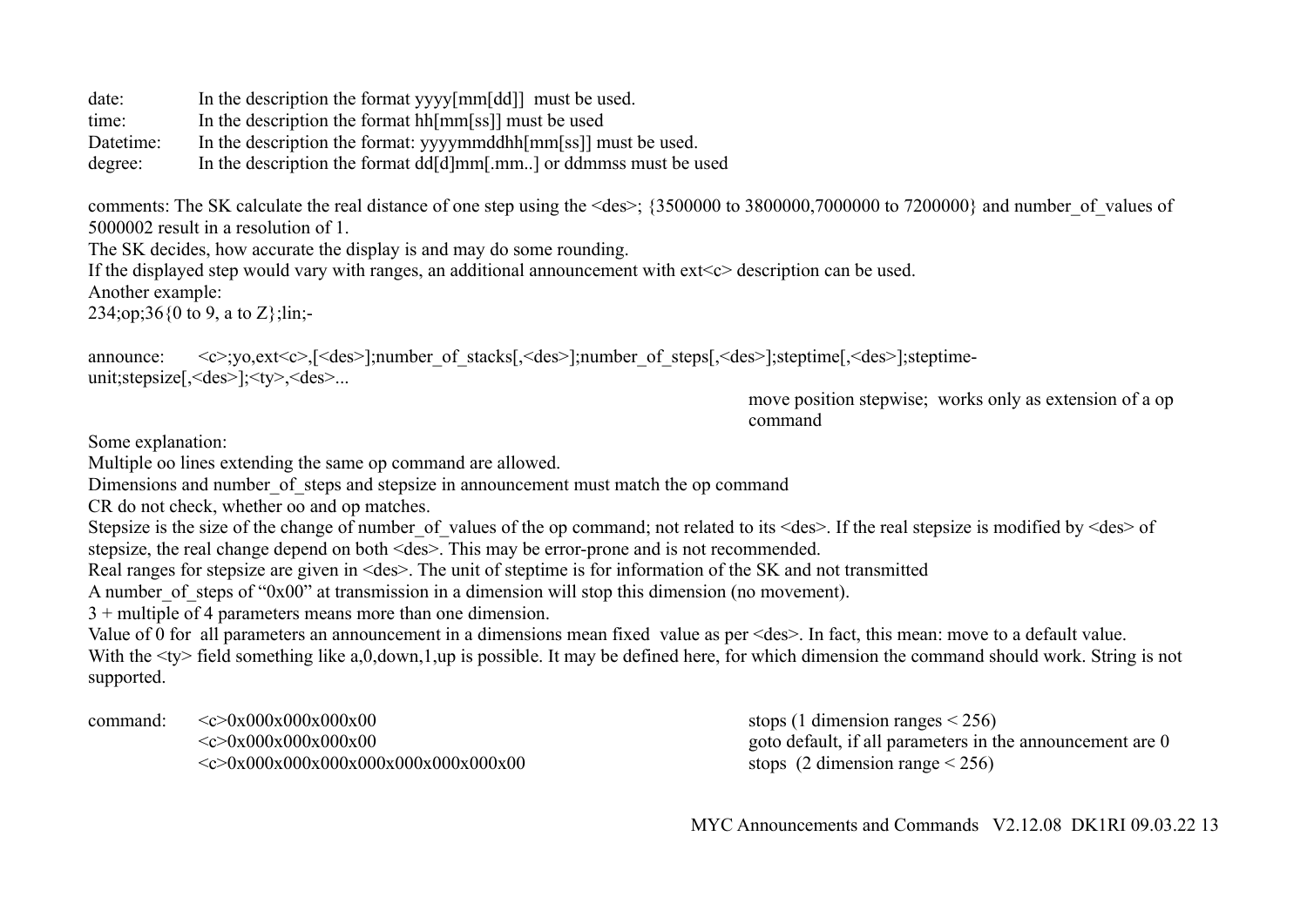$\langle \cosh 0.020 \times 0.000 \times 0.000 \rangle$  move 2 times, with steptime 1, 8 steps each down one dimension

#### Command has a data destination like memory, data channel or text field

It is not intended to replace data streams with these commands, but it is not defined clearly, where simple data transmission ends and streaming is starting. So some of these commands can be used for simple data streams as well.

There is no "undefined" value, when reading a memory. For details see [11].

The content of the memory has the full range of the defined properties, if not restricted by <des> The position of the memory cell is "0" based. The number of elements of a memory are defined in the announcement. Any number is allowed. The length of the transmitted element-number depend on this. If a memory has 300 cell e.g., the 5th cell will be addressed by 0x00x04.

A device may have some internal memory, which stores the state of another command or memory and is not readable directly. To write and restore to these memories two ou commands can be used. Because the restore command may change the state of device, the device must send appropriate infos.

When accessing a memory with the type string, the access is done with the complete string. There is no access to positions within the string. The answer of a read command will provide the complete string with stringlength.

| announce:       |                                                                    |                                                            | <c>;xm[&lt;,des&gt;][,<des>]; <ty>[,<des>] [,<des>];m cols[,<des>][,<des>];[<m row[,<des="">][,<des>][n],,<des></des></des></m></des></des></des></des></ty></des></c> |
|-----------------|--------------------------------------------------------------------|------------------------------------------------------------|------------------------------------------------------------------------------------------------------------------------------------------------------------------------|
|                 |                                                                    |                                                            | write a memory element of type $\langle \psi \rangle$ with optional restrictions                                                                                       |
|                 |                                                                    |                                                            | as given in $\langle des \rangle$ of $\langle ty \rangle$                                                                                                              |
|                 |                                                                    |                                                            | m cols,  is the number of columns  the device can handle                                                                                                               |
|                 |                                                                    |                                                            | $\langle$ des $>$ may be the name of row/col,                                                                                                                          |
|                 |                                                                    |                                                            | any dimension is possible;                                                                                                                                             |
|                 |                                                                    |                                                            | $a \le n$ (at the end): $\le n$ additional positions                                                                                                                   |
|                 |                                                                    |                                                            | max for position z of an element is                                                                                                                                    |
|                 |                                                                    |                                                            | m col $*$ m row  + n                                                                                                                                                   |
|                 |                                                                    |                                                            | $z = n \cdot col * n \cdot row + n \cdot row + n$                                                                                                                      |
|                 |                                                                    |                                                            | fixed type $\langle$ ty $>$                                                                                                                                            |
|                 | operate command or answer / info: <c><n><d>&gt;<d></d></d></n></c> |                                                            | write to $/$ answer for position n                                                                                                                                     |
| answer command: |                                                                    | $\langle c \rangle \langle n \rangle$                      | read position $\langle n \rangle$ ("0" based)                                                                                                                          |
| answer:         |                                                                    | $\langle c \rangle \langle n \rangle \langle data \rangle$ |                                                                                                                                                                        |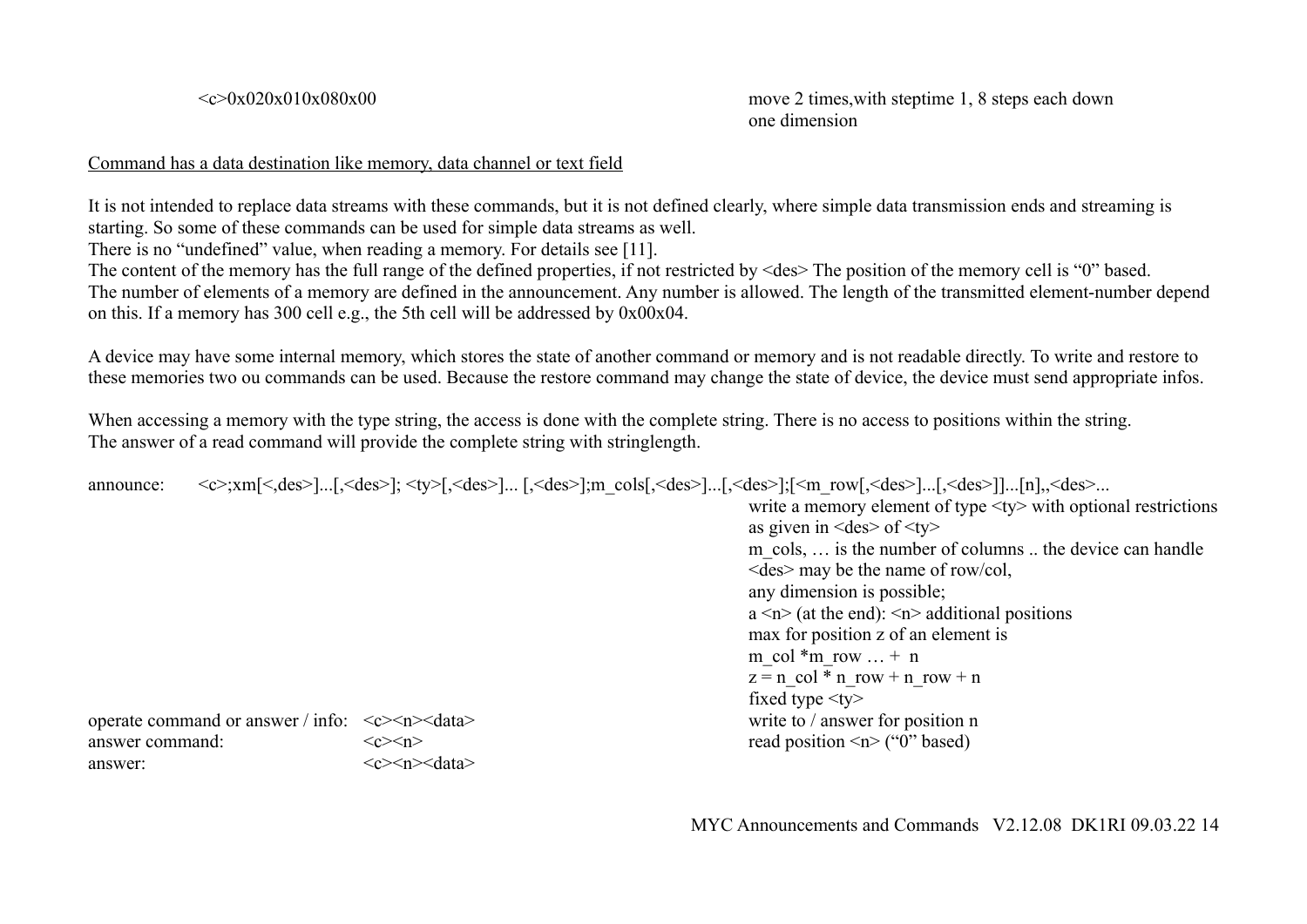| announce:                                                                                           |                                                                                                                                                                       | <c>;xn,[,ext<c>][,<des>]; <ty>[,<des>] [,<des>];m_cols[,<des>][,<des>];[<m_row[,<des>][,<des>]][an],,<des></des></des></m_row[,<des></des></des></des></des></ty></des></c></c>                                                                                                   |
|-----------------------------------------------------------------------------------------------------|-----------------------------------------------------------------------------------------------------------------------------------------------------------------------|-----------------------------------------------------------------------------------------------------------------------------------------------------------------------------------------------------------------------------------------------------------------------------------|
|                                                                                                     |                                                                                                                                                                       | sequential access mode for memory<br>may work as extension to a xm command                                                                                                                                                                                                        |
| operate command or answer / info: $\langle c \rangle \langle n \rangle \langle m \rangle$           |                                                                                                                                                                       | string s are transmitted with the individual stringlength<br>write m elements to memory, starting at position n ("0" based)<br>$\langle m \rangle$ and $\langle n \rangle$ must not exceed the number of elements<br>If end of memory is reached next element is written to $n=0$ |
|                                                                                                     |                                                                                                                                                                       | one element allowed, but make no sense<br>$m = 0$ means no data transfer                                                                                                                                                                                                          |
| answer command:                                                                                     | $\langle c \rangle \langle n \rangle \langle m \rangle$                                                                                                               | read m elements from memory, start at position n ("0" based)                                                                                                                                                                                                                      |
| announce:                                                                                           | $\langle c \rangle xff, \langle des \rangle$ [, $\langle des \rangle$ ]; $\langle ty \rangle$ [, $\langle des \rangle$ ]; $\langle m \rangle$ , $\langle des \rangle$ | FIFO, stack, stream or similar functions for $\langle ty \rangle$ with optional<br>restrictions as given in $\langle des \rangle$ of $\langle ty \rangle$<br><m> is number of data elements, which can be sent /read with<br/>one command</m>                                     |
|                                                                                                     |                                                                                                                                                                       | each string is transmitted with its own stringlength<br>nothing known about the complete memory size!!!                                                                                                                                                                           |
| operate command or answer / info: <c><m><data></data></m></c>                                       |                                                                                                                                                                       | send to / answer m data to / from FIFO                                                                                                                                                                                                                                            |
| answer command:                                                                                     | $<\infty>$ m>                                                                                                                                                         | read m elements                                                                                                                                                                                                                                                                   |
| announce:                                                                                           | <c>;xa[,<des>][,<des>];<ty>[,<des>][;<ty>[,<des>]]</des></ty></des></ty></des></des></c>                                                                              | array<br>types $\langle$ ty $\rangle$ with optional restrictions                                                                                                                                                                                                                  |
| operate command or answer / info: $\langle c \rangle \langle n \rangle \langle \text{data} \rangle$ |                                                                                                                                                                       | as given in <des>; can be mixed but not with command-token<br/>write to <math>\ell</math> data from array, nth position ("0" based)<br/><math>\leq n</math> must be omitted for 1 element array.<br/>OPTION syntax for Individualization command, see [6]</des>                   |
| answer command:<br>$\langle c \rangle \langle n \rangle$                                            |                                                                                                                                                                       | $n$ is the nth element ("0" based)                                                                                                                                                                                                                                                |
| announce:                                                                                           | <c>;xb[,<des>][,<des>];<ty>[,<des>][;<ty>[,<des>]</des></ty></des></ty></des></des></c>                                                                               | sequential access mode for memory                                                                                                                                                                                                                                                 |
|                                                                                                     |                                                                                                                                                                       |                                                                                                                                                                                                                                                                                   |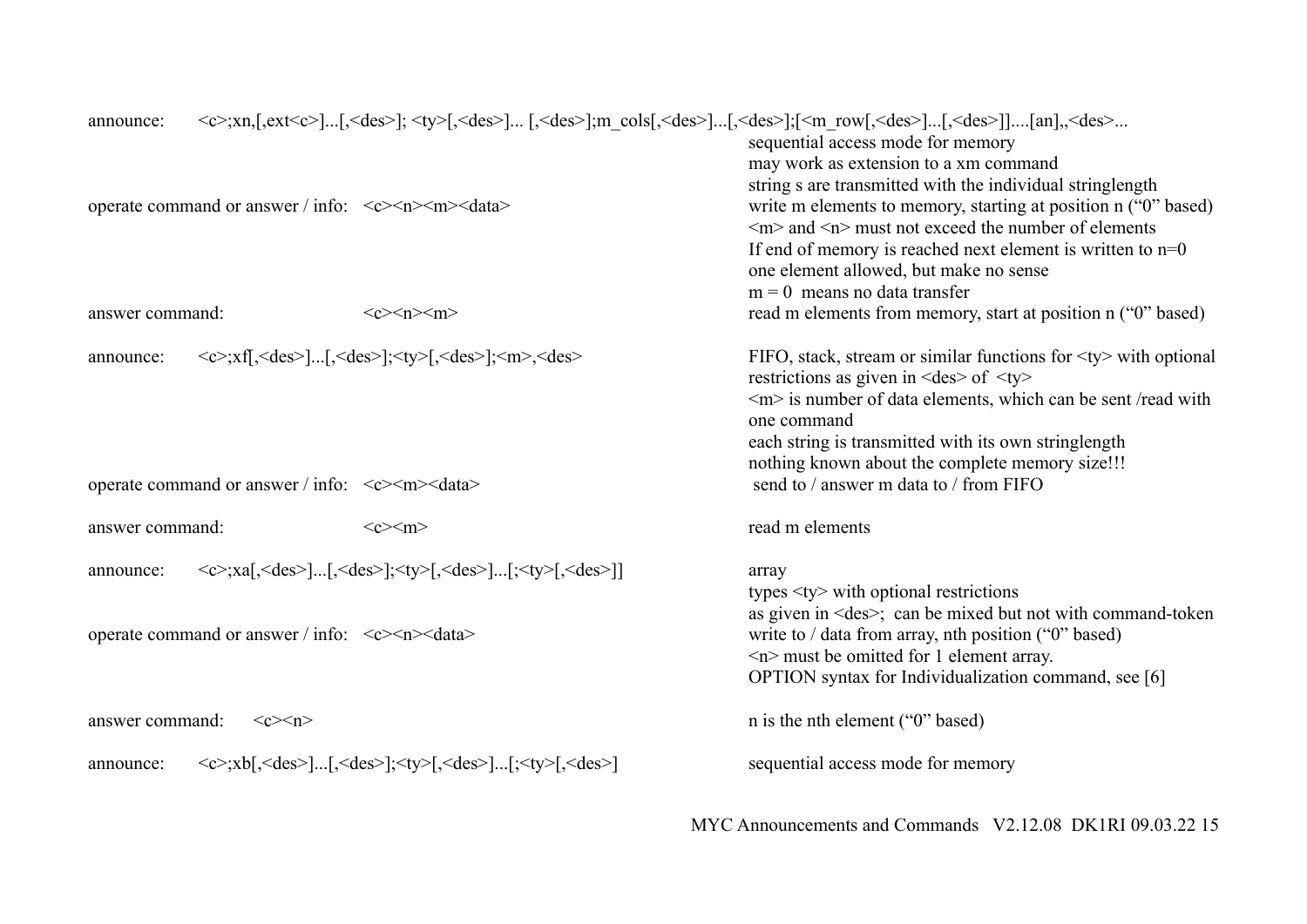|                                                                                                 |                                                         | can work as extension to a oa command                          |
|-------------------------------------------------------------------------------------------------|---------------------------------------------------------|----------------------------------------------------------------|
|                                                                                                 |                                                         | one element allowed, but make no sense                         |
| operate command or answer / info: $\langle c \rangle \langle n \rangle \langle m \rangle$ data> |                                                         | write m elements to memory, starting at position n ("0" based) |
|                                                                                                 |                                                         | m and $\leq n$ must not exceed the number of elements          |
|                                                                                                 |                                                         | $m = 0$ means no data transfer                                 |
|                                                                                                 |                                                         | If end of memory is reached next element is written to $n=0$ . |
| answer command:                                                                                 | $\langle c \rangle \langle n \rangle \langle m \rangle$ | read m elements from memory, start at position n ("0" based)   |

#### **More about Descriptions**

The description should help the SK to find the correct parameters and to do the correct user readable labeling. If there is no description the SK will use the full range as defined by the property type and there is no (or default) labeling. It can also be used to limit the range of allowed values. For this bracket {} are used. The first "part" within the description is used for labeling; additional description separated by "," may follow. The following rules apply for the three types of commands and stacks:

*Descriptions for switches* Usually any button of switches has a label.. The first part separated by "," is used for labeling only.

*Descriptions for range commands:*

Labeling is done as for switches.

To separate the labeling from the other description bracket {} are used.

The number of values is given by the properties. So this labeling information is necessary only, if the real and transmitted values are different. The count within  $\{\}$  must match the count at the beginning of the line:

| $4, \{1 \text{ to } 4\}$                        | transmitted as 0 to 3, labels are $1\ 2\ 3\ 4$                                             |
|-------------------------------------------------|--------------------------------------------------------------------------------------------|
| 999, { $1$ to 999}                              | transmitted as 0 to 998, labels as 1 to 999                                                |
| $1000,\{0.0\}$ to 99.9                          | transmitted as 0 to 999, labels as $0.0$ to 99.9                                           |
| $4,\{1,3,4,5\},S1$                              | transmitted as 0 to 3, labels as 1 3 4 5; S1 is an additional description (not used by SK) |
| $401,\{0 \text{ to } 99, 200 \text{ to } 500\}$ | transmitted as 0 to 400 (2 byte), labels as 0 to 99, 200 to 500                            |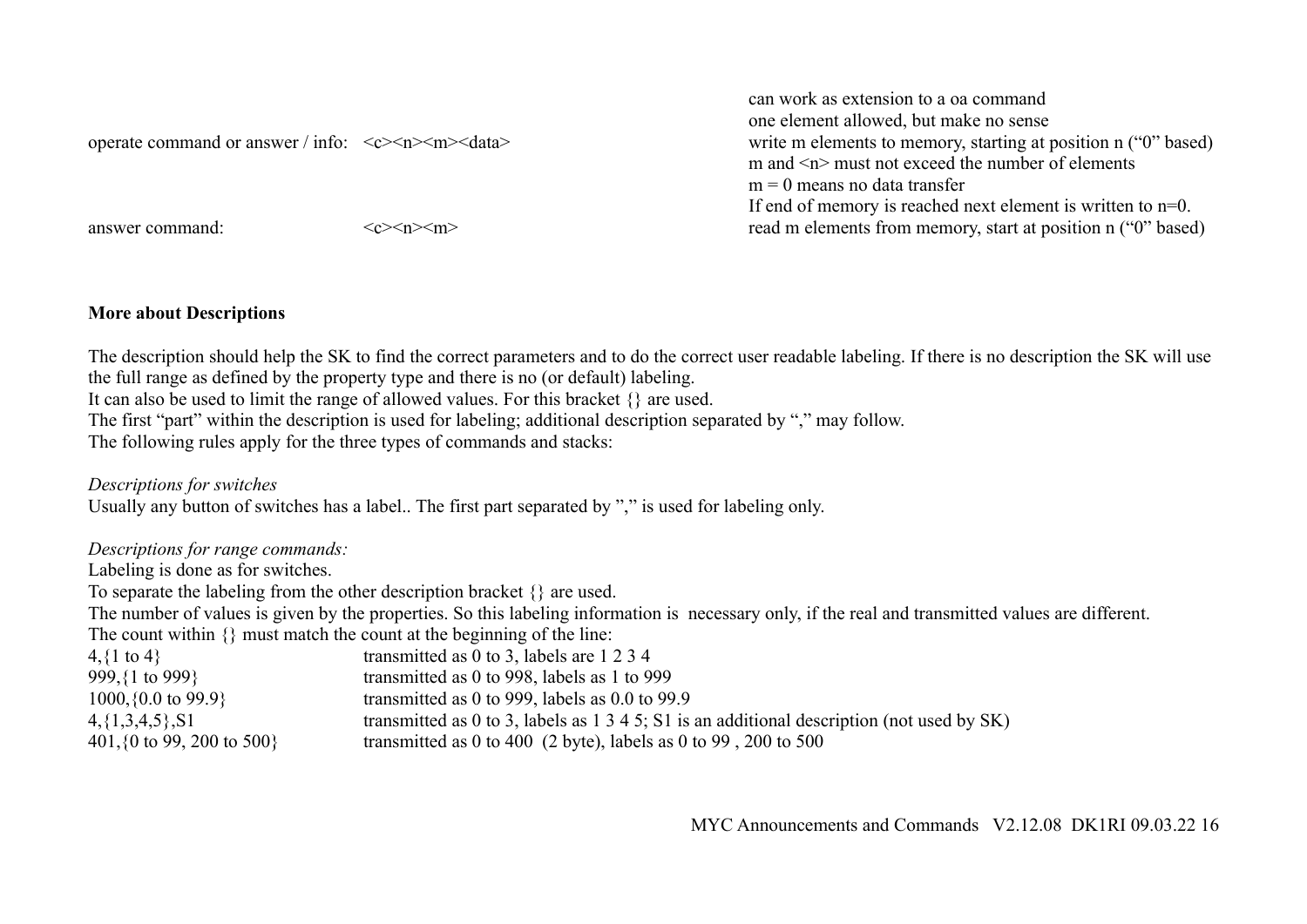If the labeling for different ranges has different spacing, the following is used: 10,{5,{1 to 5},lin,5,{10 to 50},lin};lin;- op command: labels are 1 2 3 4 5 10 20 30 40 50 A string count "1": 6,{1,2,through,10 to 12} labels 1 2 through 10 11 12

*Descriptions for memory type commands:*

There are three optional kinds of descriptions.

The first describe the real values of memory positions for the om, on, am, an comands only, if real values and transmitted values are different. This description come with the row / column property. The transmitted values have the range 0 to x (as given by this type of description), The labeling can use the labels for rows, columns...

This description is enclosed by  $\{\}$ .

If the number of  $\langle pa \rangle$  do not match the  $\langle des \rangle$ , the SK will try some rounding (defined by the SK). This is not recommended.

The following is allowed (for rows, columns ...)

| $3,\{1,2,3\}$                | value $0,1,2$ are the real values for 1, 2,3 (3 element memory eg) |
|------------------------------|--------------------------------------------------------------------|
| $3, \{a,b,d\}$               | a, b, d are real values for $0, 1, 2$ . (3 element memory)         |
| $21,\{1.0 \text{ to } 3.0\}$ | real values are 1.0, $1,1$ 3.0 for $0$ 20                          |
| 999, {1 to 999}              | real values 1 to 999 for 0 to 998                                  |
| $2,\{1,2\};2,\{3,4\}$        | the label for row is " $1 2$ ", for col: " $3 4$ "                 |

The second type of description describe the allowed values of data and come as first description with  $\langle tv \rangle$ . This is a restriction of the full range of  $\langle$ ty>. For string type values, it is a restriction of the allowed characters.

This type of description is enclosed by one  $\{\}$ 

2,{a,c,d} string of 2 characters; this limits the allowed characters, others will be ignored by the device.

2,  $\{a \text{ to } z, A \text{ to } Z\}$  string of 2 characters; letters only allowed

3, {DEF\_ALPHA} similar as above, use the predefined alphabet DEF\_ALPHA as well; see meta-commands above.

 $b, \{a, c, d\}$  byte; stored and transmitted as  $0, 1, 2$  Others will be ignored.

w,  $\{0 \text{ to } 100.0\}$  word (2 bytes); 0 to 100.0 only, transmitted as 0 to 1000, other numbers are ignored.

If you want a restriction and translation fr a byte:

b,  $\{0 \text{ to } 200\}$ ,  $\{0 \text{ to } 100, 0\}$ ,% will allow percent values with 0,5% scaling from 0 to 100%

The device will ignore commands with values out of range and may produce an error message.

The third type of description separated by ",".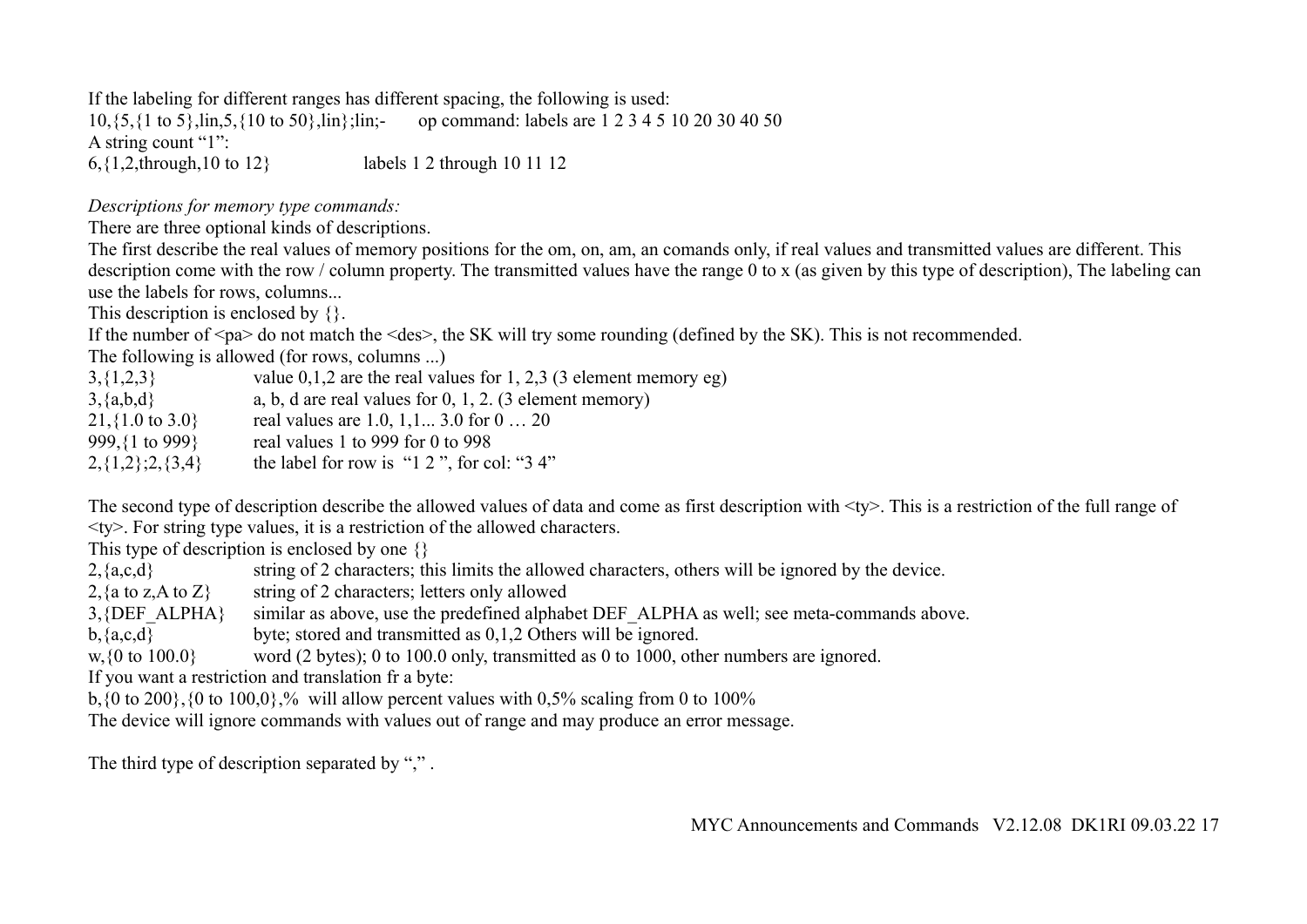It is used for the type b and describe the individual bits,. All 8 bits must be given for low and high value starting with MSB\_low, MSB\_high.... example:

32;oa;1;b,{test1,0,test2,0,test3,0,test4,0,test5,0,6,0,7,0,8,0}

*Descriptions for number\_of\_stacks*

The description is similar to memory commands.

If the stack number is high, it is recommended to arrange the stack in rows and columns (and more). These rows and columns are defined in the description.

The SK can use separate selectors as defined by the field separated by MULs and ADDs

The number of MULs (selectors) is not limited, but MULs within the selectors are not supported.

Only one ADD should be at the end (if any).

ADD can be used if the row and cols are not used, but a limited number of additional stacks. The first ADD selector should be used to denote, that rows and cols are used only and have an appropriate name.. Otherwise the ADD values are used

format of stack:

 $\leq$ number of stacks, $\leq$ name of stack $>$ ,|{,...

This can be written as in the following examples for a range command: 2;op;100,test;255;lin; simple selector with name test for values from 0 to 99 2:op;4,{t1,t2,t3,t4};255;lin; simple selector without name for values t1, t2, t3, t4 (no name) 2:op;4,{4,test,{t1,t2,t3,t4}};255;lin; simple selector with name test for values t1, t2, t3, t4 (no name for selector) 2;op;10004,{100,col,MUL,100,row,ADD,5,tx,{use\_row\_col,t1,t2,t3,t4}}l;255;lin; is a matix (stackselector from 0 to 99 (named col), a stackselector from 0 to 99 (named row)) and 4 additional stacksselector  $t_1 - t_4$ , named tx. The transmitted value is col\* row for tx = 0; max\_row\* max\_col + tx for tx > 0 2;op;15,{5,{a,b,c,d,e},MUL,3,test,{1,2,3}};255;lin; is matix (stackselector a to e (no name), a stackselector 0 to 2 (named test)

# **Errors and Error Handling**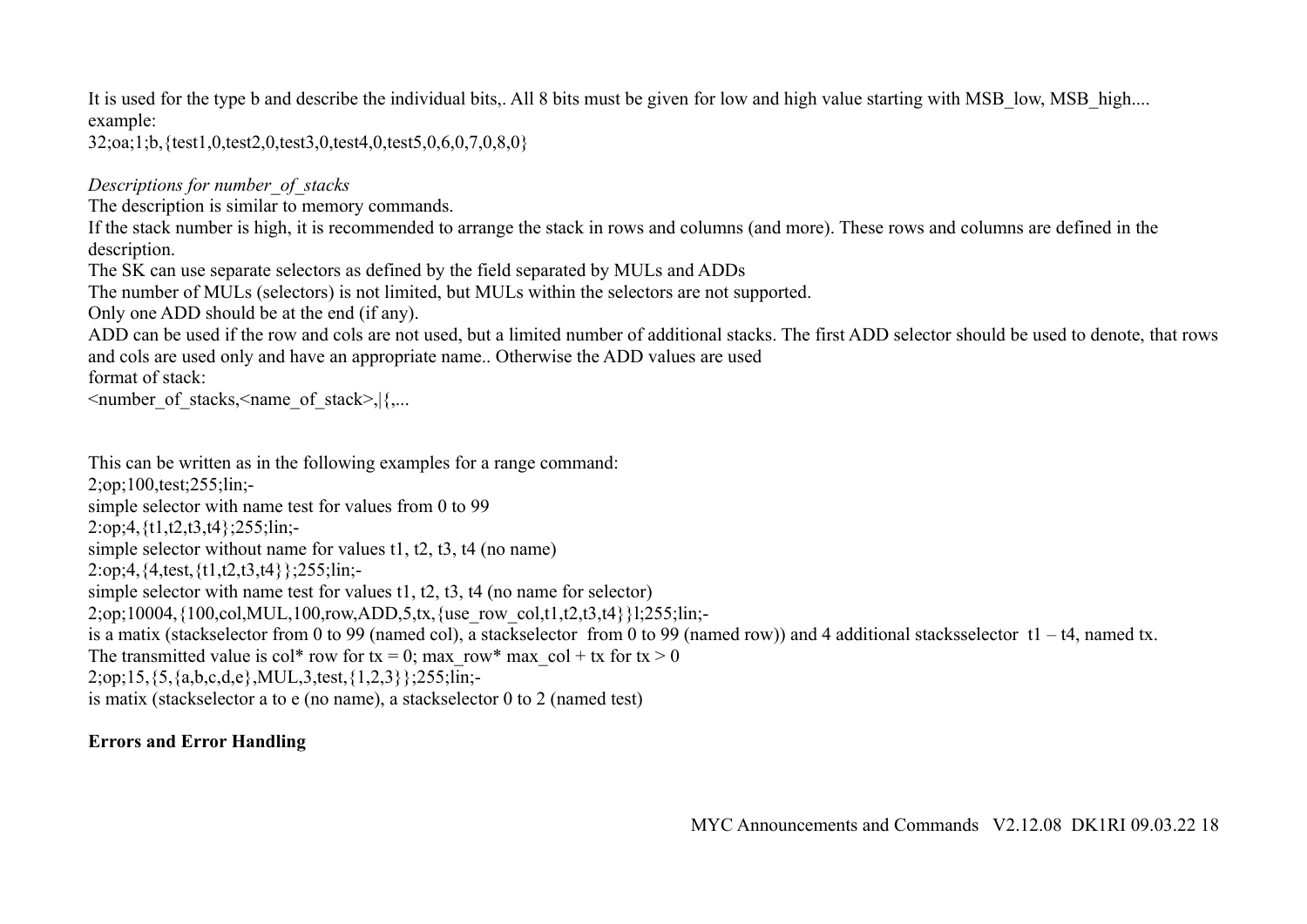The CR is programmed to be in line with a set of specifications defined by  $\leq$ SPEC\_VERSION>. See [12]

It must be downward compatible with earlier version in the same branch. It depends on the CR, how announcements / commands of other <SPEC\_VERSIONS> are handled.

In general it is assumed, that the MYC protocol is used by computers only (M2M), which are correctly programmed.

So only valid commands with valid parameters are send by the SK and all rules are fulfilled (and that the device is programmed correctly :))

The CR will possibly not do a complete check of the announce-lines but ignore then, if it detects errors.

All devices checks all incoming commands and parameters for validity. They will receive all bytes as given by the announcement and by the parameters but ignore them if parameters are wrong. The devices will not send an error message as a response of a wrong command syntax or ignored rules.

The CR will not check for limitation given in the descriptions and ignored rules.

That means, that the SK must check operated commands by an answer command.

It is possible, that the SK will not get an answer, if the answer command is not valid, as given by rules.

It should also check the status of the devices in reasonable time intervals.

A logic device knows all rules and can do the complete check. The logic device could inform the SK about the wrong command. But this procedure is not yet decided.

Any command with correct syntax and parameters within the limits will be done or answered by a FU. In some cases a value may be not valid at that time. In these cases the FU will send non valid command-tokens.

Slow devices can ask for a longer wait time for the CR to send the answer (for I2C eg)

The info command will be used by the CR to check if a device is ready after startup.

Some device are very complex with complex and sometimes hidden rules, and some rules are missing. So that the device cannot block the wrong command, but detect some error. Those devices are usually interface to complex equipment.

In these cases the device may send back an info after an operate or answer command to denote, that the command was wrong:

 $\leq$ not valid token $>$ 

The preferred not valid token is 0xxxEF

The SK must understand this.

This simplifies the communication with the SK sending a not valid answer command ans avoid to wait for a timeout.

## **Copyright**

Dieses Dokument darf unverändert kopiert werden.

Die Ideen in diesem Dokument unterliegen der GPL (Gnu Public Licence,V2) soweit keine früheren, anderen Rechte betroffen sind. Die Verwendung der Unterlagen erfolgt auf eigene Gefahr; es wird keinerlei Garantie übernommen.